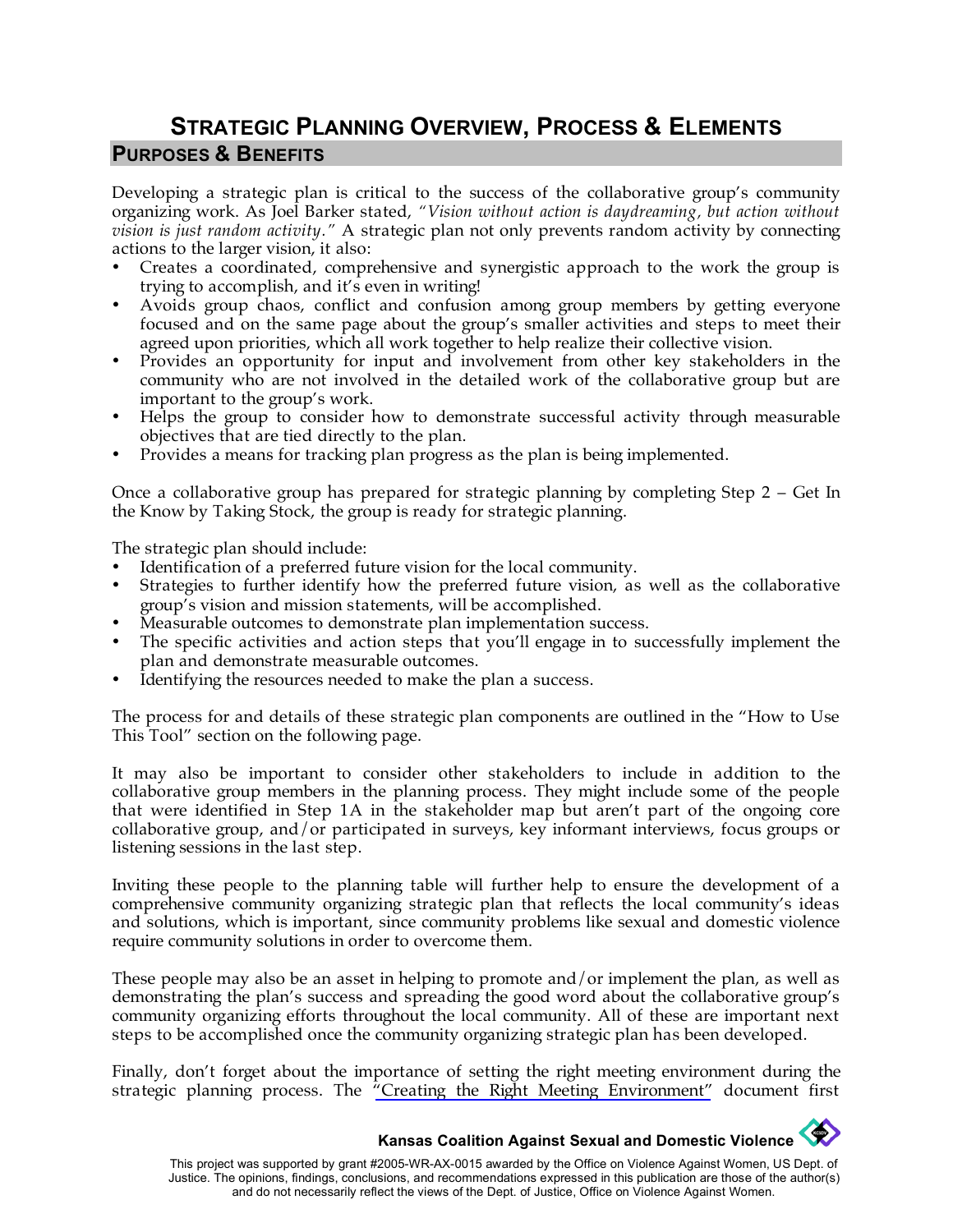introduced in Step 1A above is provided in this step again for your use in helping to plan the strategic planning meeting(s).

The tools in this document help a group during strategic planning to define the strategies, measurable outcomes and action steps for the community organizing plan that are based upon the vision and mission statements already developed by the collaborative group in Step 1B – Setting Your Group Up for Success: Tools for Defining Your Purpose(s). Strategies further identify how the vision and mission will be accomplished. Measurable outcomes demonstrate the success of plan implementation, and action steps identify the specific activities that you'll engage in to successfully implement the plan and demonstrate measurable outcomes.

#### **HOW TO USE THIS TOOL**

The collaborative group can use this tool to develop a community organizing strategic plan, identifying the key detail elements of the strategic plan (i.e., strategies, measurable objectives and a work plan).

The steps to strategic planning involve using the consensus decision process, including brainstorming and consensus building tools. This process and example tools are outlined in the ["Consensus Decision Process with Brainstorming & Consensus Tools"](http://www.kcsdv.org/toolkit/commorgtoolkit.html#Consensus) document in Step 1C: Setting Your Group Up for Success: Tools for Determining How You'll Work Together of the toolkit. The major steps (i.e., the consensus decision process) are as follows:

- 1. **Set the goal.** The collaborative group needs a clear end-in-mind. The first consensus decision is to determine the end goal. Without an agreed upon goal, collective consensus will be impossible. This can be accomplished by sharing the collaborative group's vision and mission statements developed in Step 1B: Setting Your Collaborative Group Up for Success: Tools for Determining Your Purpose(s) with planning participants.
- 2. **Create a vision.** Ask a question that inspires vision. Here are some examples:
	- *What is our ideal or preferred future?*
	- *What are the indicators of a good outcome?*
	- *What would it look like if we got it right?*

This can be accomplished by conducting a visioning activity with planning participants. Some example visioning activities can be found in the same section of the toolkit as this document. Additional ideas for constructing a good question can be found in the ["Appreciative Inquiry"](http://www.kcsdv.org/toolkit/commorgtoolkit.html#AppreciativeInquiry) tool, which is located in the "Universal Community Organizing Concepts" section of the toolkit. When creating a vision, it helps to understand what is essential for the outcome to include and what is desired but not required.

- 3. **Gather information.** What information does the team need in order to make the best decision? Who has or where is this information, and how do we obtain it? This is addressed by the community readiness and needs and resources assessment tools in Step 2 of the toolkit – Get in the Know By Taking Stock.
- 4. **Brainstorm possible options and ideas.** Develop as many options as possible before narrowing the list of ideas. The example brainstorming tools listed on the following pages can be useful in completing this step in the consensus decision process. In addition, the facilitative leader ensures everyone understands the meaning of each idea before moving forward.
- 5. **Set priorities for possible options and ideas using relevant criteria.** Once the group has brainstormed all of the possibilities, it's time to prioritize the ideas. Using relevant criteria will help the group to prioritize ideas more objectively. The example consensus building tools listed on the following pages can be useful in completing this step in the consensus decision process.

## **Kansas Coalition Against Sexual and Domestic Violence**

This project was supported by grant #2005-WR-AX-0015 awarded by the Office on Violence Against Women, US Dept. of Justice. The opinions, findings, conclusions, and recommendations expressed in this publication are those of the author(s) and do not necessarily reflect the views of the Dept. of Justice, Office on Violence Against Women.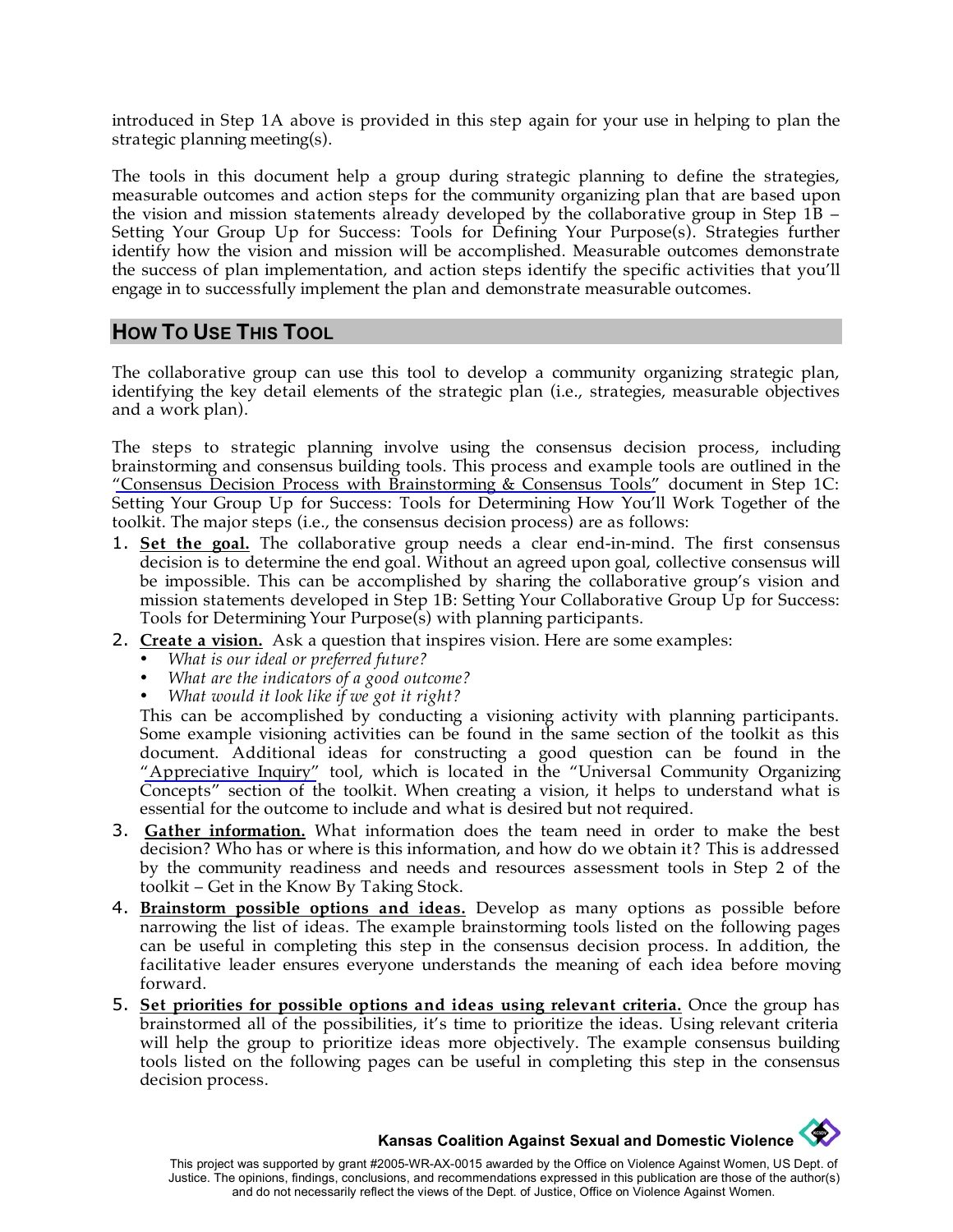6. **Make the decision as a team.** The facilitative leader checks to make sure there is full consensus before assuming everyone supports the decision. One way to do this is to use a bus analogy: The bus is leaving the station. Can you get on board? If not, what will it take to get you on our bus?

Once the planning participants come to consensus by setting priorities for the plan strategies, either they or the core collaborative group can work to develop the measurable objectives and work plan for those strategies.

**Kansas Coalition Against Sexual and Domestic Violence** 

This project was supported by grant #2005-WR-AX-0015 awarded by the Office on Violence Against Women, US Dept. of Justice. The opinions, findings, conclusions, and recommendations expressed in this publication are those of the author(s) and do not necessarily reflect the views of the Dept. of Justice, Office on Violence Against Women.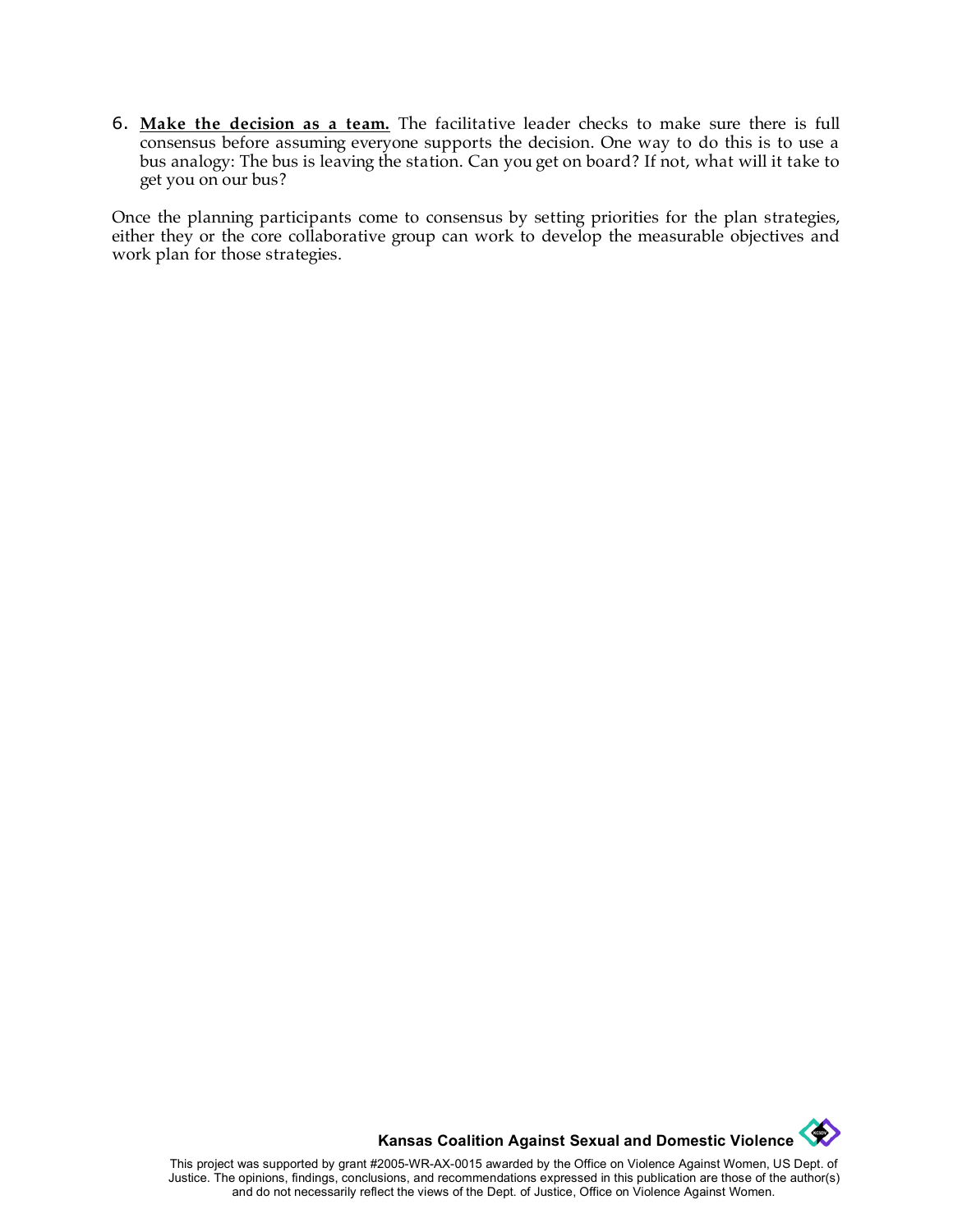## **FROM STRATEGIES TO ACTION STEPS PROCESS**

### **Strategies**

Strategies relate to how the preferred future vision developed by the planning group and/or the vision and mission statements developed previously by the collaborative group will be attained.

#### Example Strategies

- • *"To advocate for comprehensive and affordable healthcare for seniors with elected officials and policy makers."*
- *"Develop and sustain a strong membership for the organization."*

#### How to Develop Strategies

Use the "Developing Strategies Process " on the following page to develop the key community organizing strategies.

### **Measurable Outcomes**

Answers the questions – What will you do or what will you change? For whom and for how many (i.e., target population)? By how much? When will it occur? How will it be measured (i.e., How will we know we have accomplished this?)?

- Don't just restate the mission, goals, guiding principles or strategies.
- Outcomes should be measurable and time bound.

#### Example Measurable Outcomes

- • *"At least 80% of all current members will renew their membership in 2010 as measured by membership renewal records."*
- *"80% of youth ages 10 20 in targeted public schools will demonstrate a 75% increase in knowledge regarding how to be an empowered bystander by the end of the training sessions as measured by a pre and post training assessment tool."*

#### How to Develop Measurable Outcomes

Use the "Creating Measurable Outcomes Worksheet" on the following pages to develop measurable outcomes statements by answering questions for each of the key strategies, once developed.

### **Work Plan**

A work plan spell out the related activities, additional resources and action steps needed in order to successfully implement the key strategies and measurable outcomes developed.

#### How to Develop a Work Plan

Use the "Related Activities, Additional Resources and Action Steps Worksheet" on the following pages to:

- Identify related activities and additional resources needed for the successful implementation of the strategies and measurable outcomes developed, providing responses on the identifying related activities, resources and action steps worksheet attached.
- Identifying action steps for the activities and additional resources identified, providing responses on the identifying related activities, resources and action steps worksheet attached.

**Kansas Coalition Against Sexual and Domestic Violence**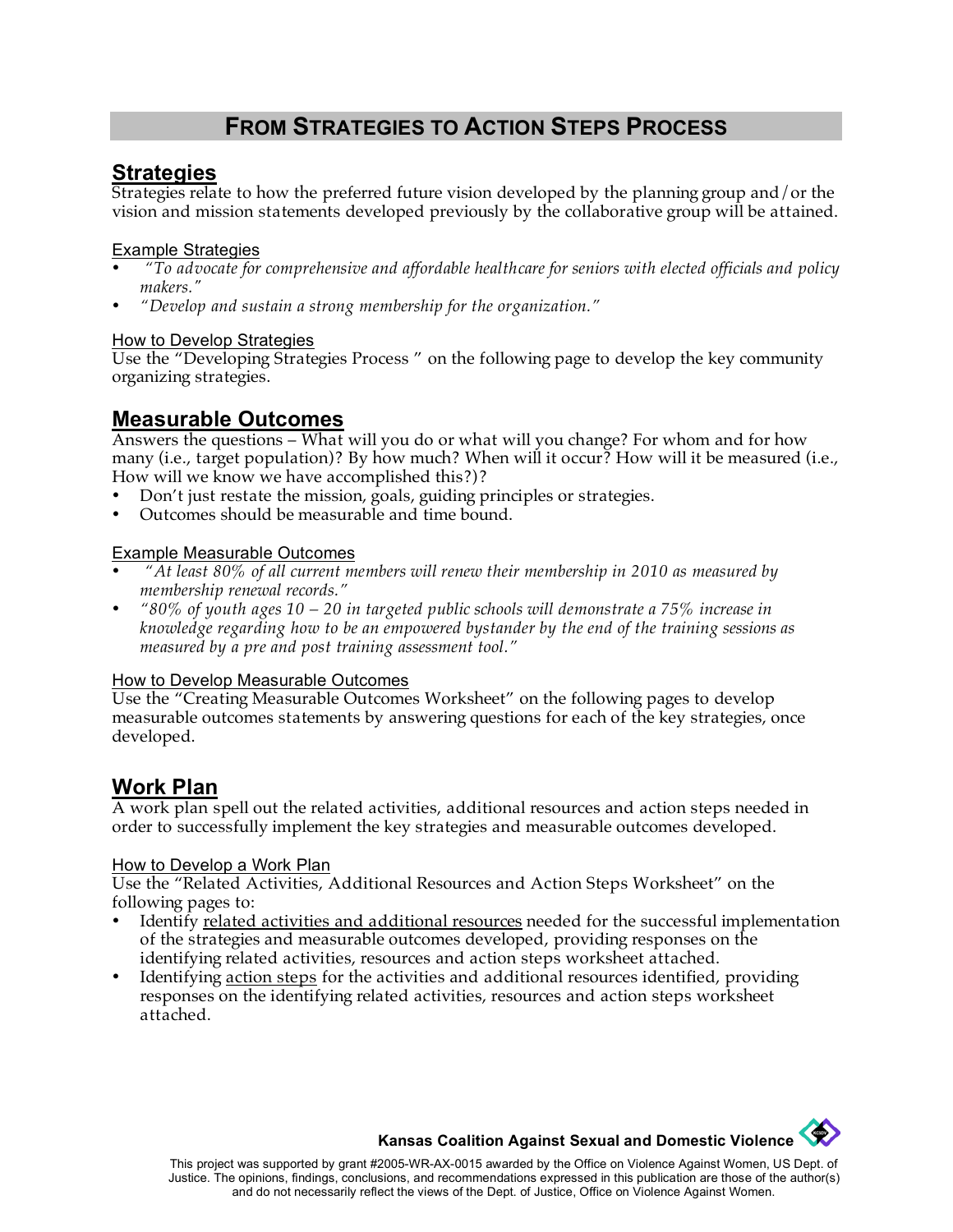## **DEVELOPING STRATEGIES PROCESS**

Try affinity brainstorming to develop initial strategies (See the ["Consensus Decision Process](http://www.kcsdv.org/toolkit/commorgtoolkit.html#Consensus) [with Brainstorming & Consensus Tools"](http://www.kcsdv.org/toolkit/commorgtoolkit.html#Consensus) document in Step 1C: Setting Your Group Up for Success: Tools for Determining How You'll Work Together of the toolkit for further details on affinity brainstorming, other brainstorming processes and the consensus decision process). The affinity brainstorming process is as follows:

- **1.** Start this process by asking planning participants a "how can we achieve our vision or preferred future" question, such as:
	- *"If we got it right in our local community, what are all of the possibilities for community organizing efforts to address sexual and domestic violence?"*
	- *"In order to make our preferred future vision to end sexual and domestic violence in our local community a reality, what are all of the possible community organizing efforts we need to be doing in the next three years?"*

For further ideas on constructing good framing questions for expanding thinking/brainstorming, see the ["Appreciative Inquiry"](http://www.kcsdv.org/toolkit/commorgtoolkit.html#AppreciativeInquiry) tool located in the "Universal Community Organizing Concepts" section of the toolkit.

- **2.** Ask planning participants to work individually or in small groups to answer the question posed, writing down all their ideas on post-it notes (the 3x5 post-it notes are the perfect size) and listing only one idea per post-it note. Remind them that they are brainstorming right now and to not censor or limit any ideas at this point.
- **3.** Conduct a call and sort activity as follows:
	- Start this activity by asking for a volunteer to read one of his/her notes and place it on a blank flipchart.
	- Ask if anyone has written down a similar idea and read each note as it is placed on the same flipchart.
	- Once a few similar ideas are placed on the same flipchart, ask the group to name the natural relationship between the ideas and record it on the flipchart as a heading. These identified natural relationships can be referred to as themes.
	- Once all of the similar ideas have been called out, ask for a new idea and post it on a new flipchart. Replicate the process outlined in the bullets above to identify a theme.
	- Continue to call and sort ideas until all post-it notes are posted on flipcharts and themed. Allow the group to direct the movement of post-it notes to different flipcharts as the group refines the natural relationships between their ideas.

Here are some examples of possible strategic themes that might emerge:

- Influence Policy and Legislation
- Change Organizational Practices
- Foster Coalitions and Networks
- Educate Providers
- Promote Community Education
- Strengthen Individual Knowledge and Skills

Next, have participants work in small groups to further develop the strategies generated during brainstorming above in order to prepare for the next step in the process, which is consensus building by:

- **1.** Self-selecting into the strategic theme area you wish to work on further.
- **2.** As a group, select a:
	- Facilitator to keep the group on time and on focus.
	- Recorder to help the group sort the post-it notes and write down the group's strategies.
	- Spokesperson to call out strategies developed to full group.
- **3.** Review the post-it note ideas, sorting and grouping them together into "like ideas or themes" onto separate flipchart paper sheets provided.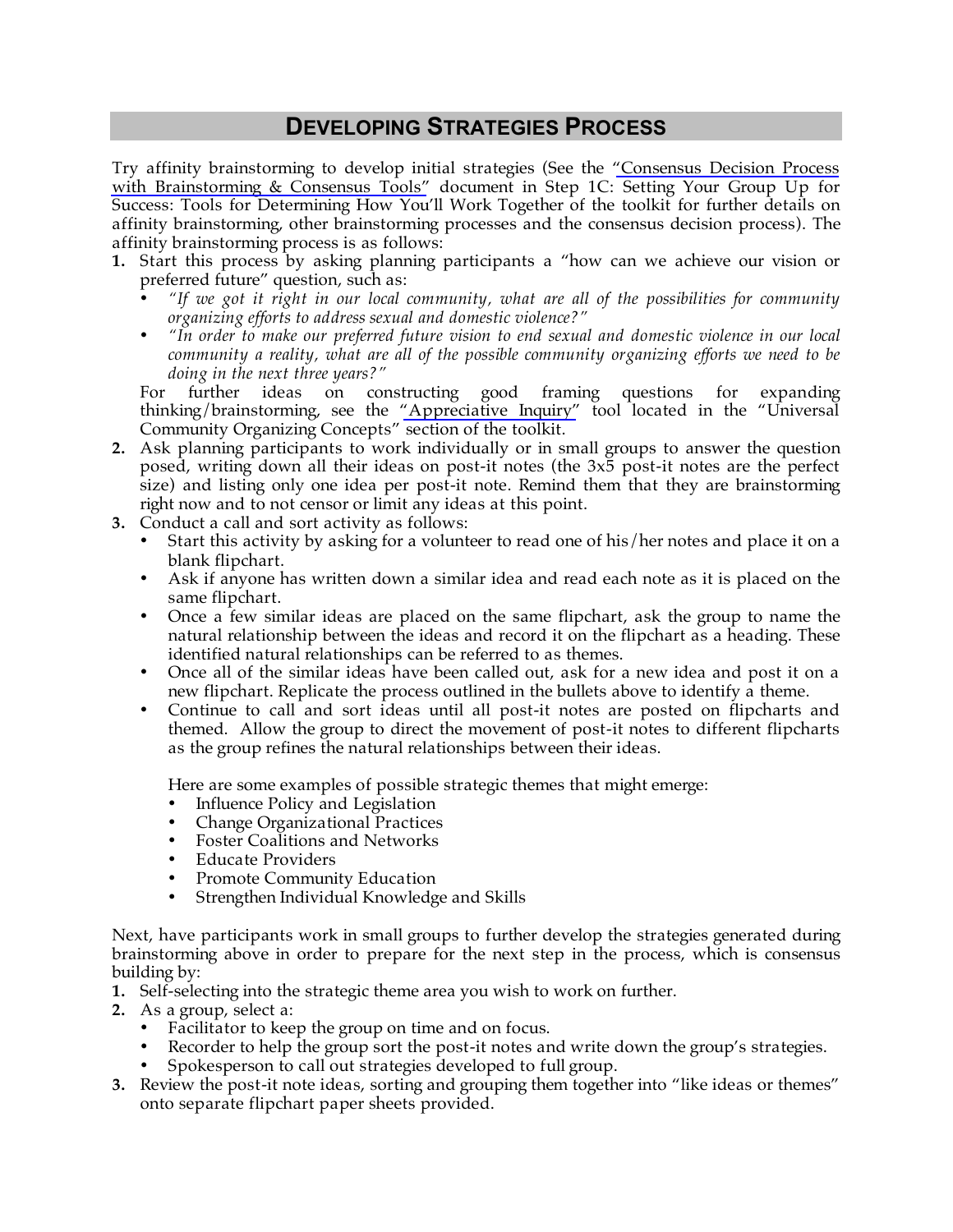- One idea/theme per flipchart paper sheet.
- Develop a strategy for each grouping of post-it notes using the pre-made voting flipchart (See the example voting flipchart in the ["Consensus Decision Process with Brainstorming](http://www.kcsdv.org/toolkit/commorgtoolkit.html#Consensus)  [& Consensus Tools"](http://www.kcsdv.org/toolkit/commorgtoolkit.html#Consensus) document in Step 1C: Setting Your Group Up for Success: Tools for Determining How You'll Work Together of the toolkit).
- **4.** You can ask groups to select their top 3-5 strategies developed to advance to the next step in the process – consensus building/setting priorities; this will begin the process of consensus building.
- **5.** Group spokespersons present the work of the breakout groups to the full group.

The final step in this process is consensus-building. Because the previous step set the group up for the voting method of consensus-building, the task of the full group is now to set priorities by voting for their top strategies.

- **1.** Give each member of the group a specific number of voting dots (depending on the number of ideas listed under a theme).
- **2.** Group members then vote for their top idea(s) based upon the number of dots given to each member. Group members should not vote for an idea more than once in order to avoid vote loading for a particular idea.
- **3.** Allow time for each person to vote and then call out the results for each theme.
- **4.** Proceed with the ideas that received the most votes to develop measurable objectives and a work plan.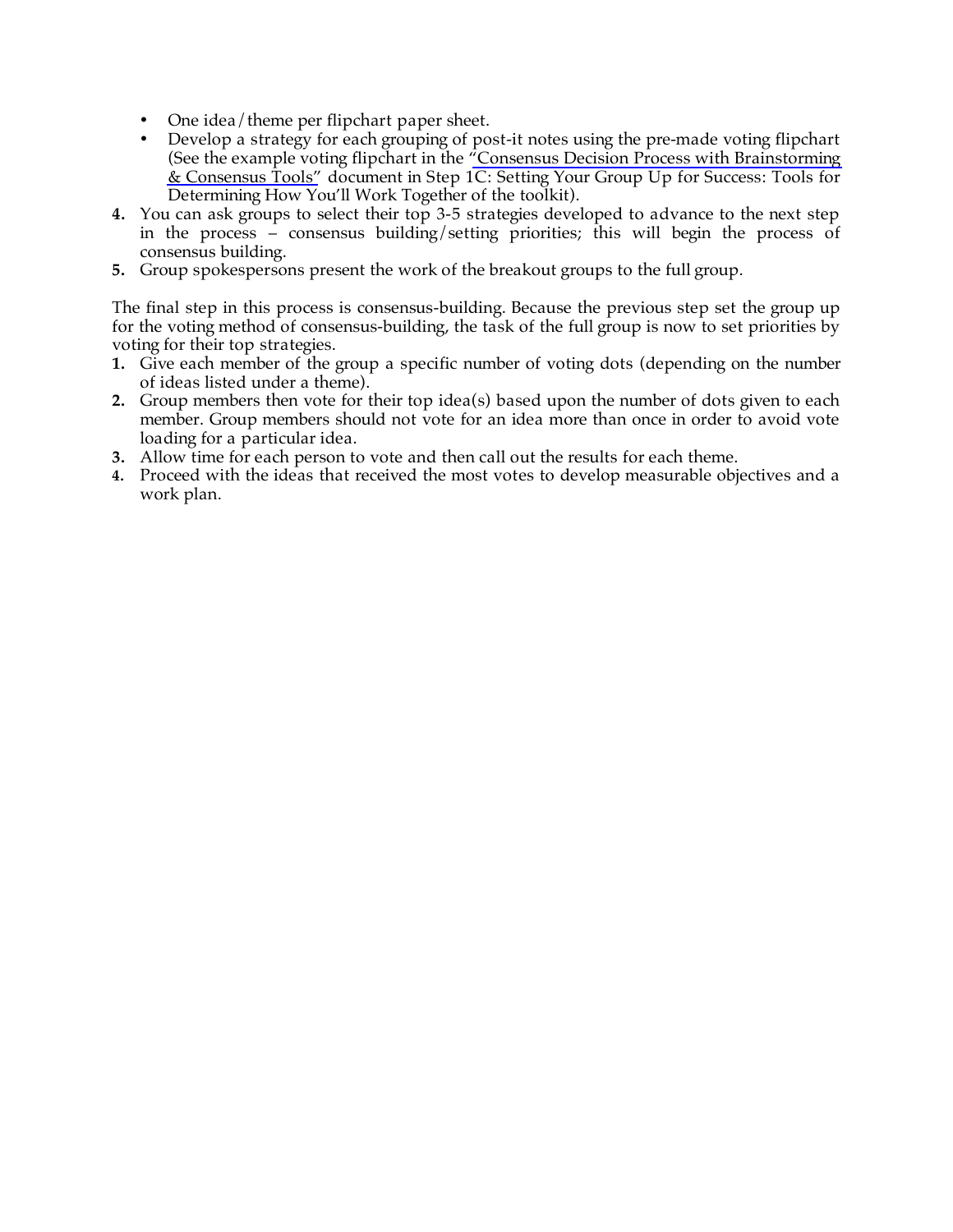## **CREATING MEASURABLE OUTCOMES WORKSHEET**

| <b>Strategy</b>  | <b>Measurable Outcomes Questions</b>                                                                                                                                      | <b>Measurable Outcomes</b><br><b>Statements</b> |
|------------------|---------------------------------------------------------------------------------------------------------------------------------------------------------------------------|-------------------------------------------------|
| $\overline{1}$ . | What will you do or what will<br>you change?<br>For whom and for how many<br>(i.e. target population)?<br>By how much?<br>When will it occur?<br>How will it be measured? |                                                 |
| $\overline{2}$ . | What will you do or what will<br>you change?<br>For whom and for how many<br>(i.e. target population)?<br>By how much?<br>When will it occur?<br>How will it be measured? |                                                 |
| $\overline{3}$ . | What will you do or what will<br>you change?<br>For whom and for how many<br>(i.e. target population)?<br>By how much?<br>When will it occur?<br>How will it be measured? |                                                 |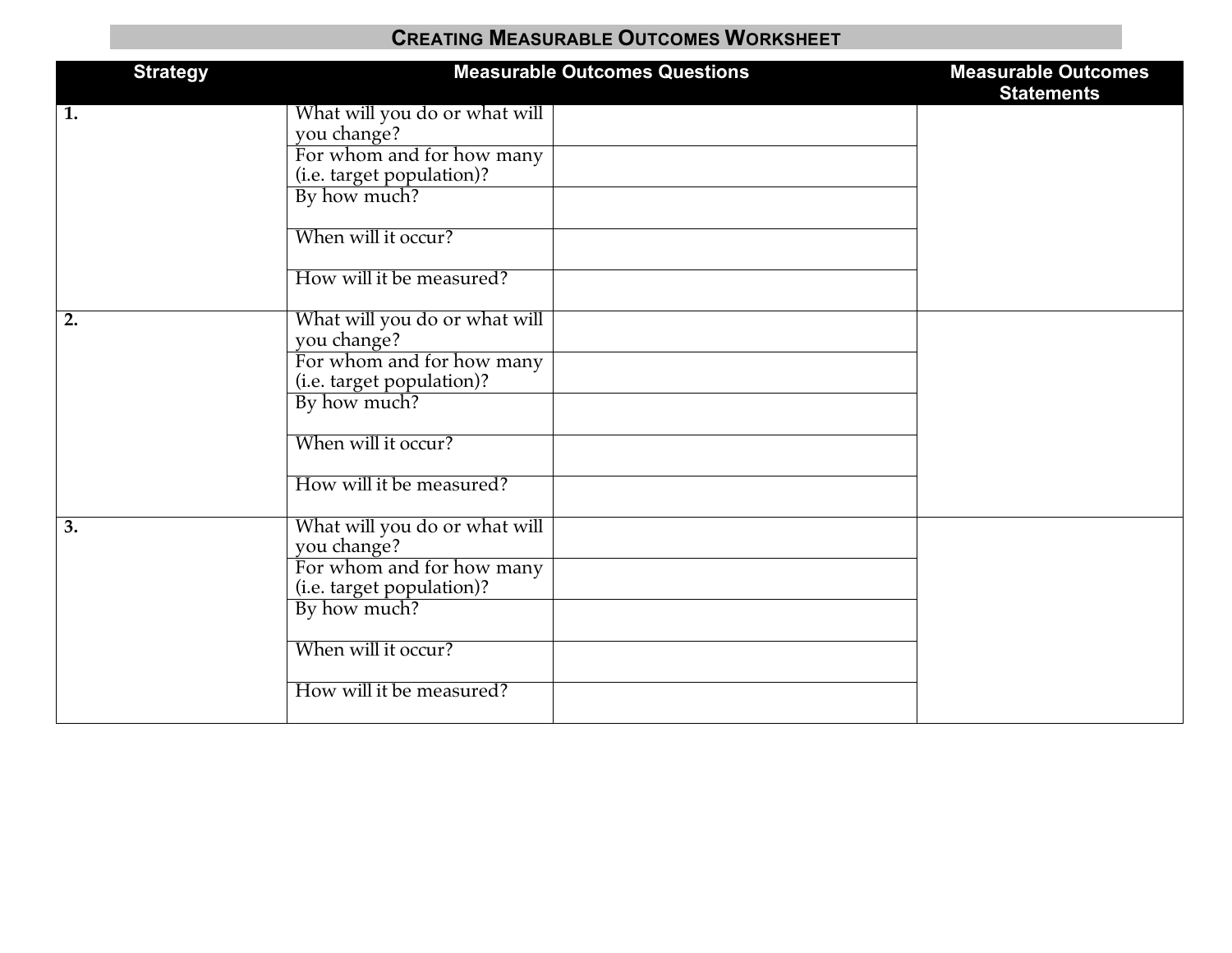## **CREATING MEASURABLE OUTCOMES WORKSHEET**

| <b>Strategy</b> | <b>Measurable Outcomes Questions</b>                                                                                                                                      | <b>Measurable Outcomes</b><br><b>Statements</b> |
|-----------------|---------------------------------------------------------------------------------------------------------------------------------------------------------------------------|-------------------------------------------------|
| 4.              | What will you do or what will<br>you change?<br>For whom and for how many<br>(i.e. target population)?<br>By how much?<br>When will it occur?<br>How will it be measured? |                                                 |
| 5.              | What will you do or what will<br>you change?<br>For whom and for how many<br>(i.e. target population)?<br>By how much?<br>When will it occur?<br>How will it be measured? |                                                 |
| 6.              | What will you do or what will<br>you change?<br>For whom and for how many<br>(i.e. target population)?<br>By how much?<br>When will it occur?<br>How will it be measured? |                                                 |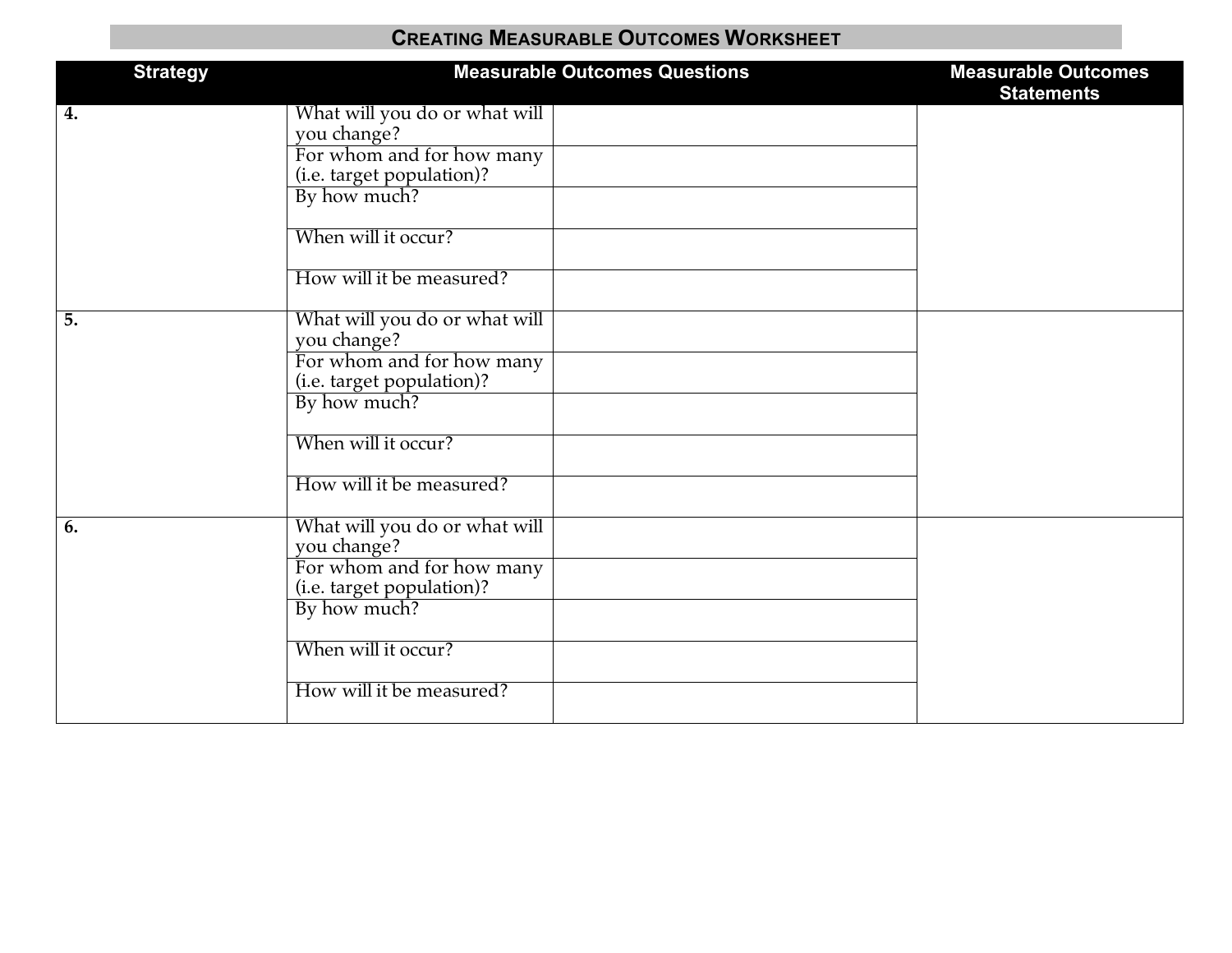### **Strategy #1:**

*(List strategy here)*

| <b>Measurable Outcome(s):</b><br>(List any measurable outcomes(s) developed for the strategy here) |                                                                                                                                |                                  |                            |                 |  |  |  |  |
|----------------------------------------------------------------------------------------------------|--------------------------------------------------------------------------------------------------------------------------------|----------------------------------|----------------------------|-----------------|--|--|--|--|
| Related Activities in order to help achieve the strategy and measurable outcome(s):                |                                                                                                                                |                                  |                            |                 |  |  |  |  |
| #                                                                                                  | <b>Related Activity:</b>                                                                                                       |                                  | <b>Target Audience(s):</b> |                 |  |  |  |  |
|                                                                                                    |                                                                                                                                |                                  |                            |                 |  |  |  |  |
|                                                                                                    |                                                                                                                                |                                  |                            |                 |  |  |  |  |
|                                                                                                    |                                                                                                                                |                                  |                            |                 |  |  |  |  |
|                                                                                                    | Resources needed in order to help achieve the strategy and measurable outcome(s):                                              |                                  |                            |                 |  |  |  |  |
| #                                                                                                  | Who or What:                                                                                                                   | <b>How This Resources Helps:</b> |                            |                 |  |  |  |  |
|                                                                                                    |                                                                                                                                |                                  |                            |                 |  |  |  |  |
|                                                                                                    |                                                                                                                                |                                  |                            |                 |  |  |  |  |
|                                                                                                    |                                                                                                                                |                                  |                            |                 |  |  |  |  |
|                                                                                                    |                                                                                                                                |                                  |                            |                 |  |  |  |  |
|                                                                                                    | Action Steps for the collaborative group to take (in the next 6 months) in order to help achieve the successful implementation |                                  |                            |                 |  |  |  |  |
|                                                                                                    | strategy and measurable outcome(s):                                                                                            |                                  |                            |                 |  |  |  |  |
|                                                                                                    | Who & Who Else:                                                                                                                | What:                            |                            | <b>By When:</b> |  |  |  |  |
|                                                                                                    |                                                                                                                                |                                  |                            |                 |  |  |  |  |
|                                                                                                    |                                                                                                                                |                                  |                            |                 |  |  |  |  |
|                                                                                                    |                                                                                                                                |                                  |                            |                 |  |  |  |  |
|                                                                                                    |                                                                                                                                |                                  |                            |                 |  |  |  |  |
|                                                                                                    |                                                                                                                                |                                  |                            |                 |  |  |  |  |
|                                                                                                    |                                                                                                                                |                                  |                            |                 |  |  |  |  |
|                                                                                                    |                                                                                                                                |                                  |                            |                 |  |  |  |  |
|                                                                                                    |                                                                                                                                |                                  |                            |                 |  |  |  |  |
|                                                                                                    |                                                                                                                                |                                  |                            |                 |  |  |  |  |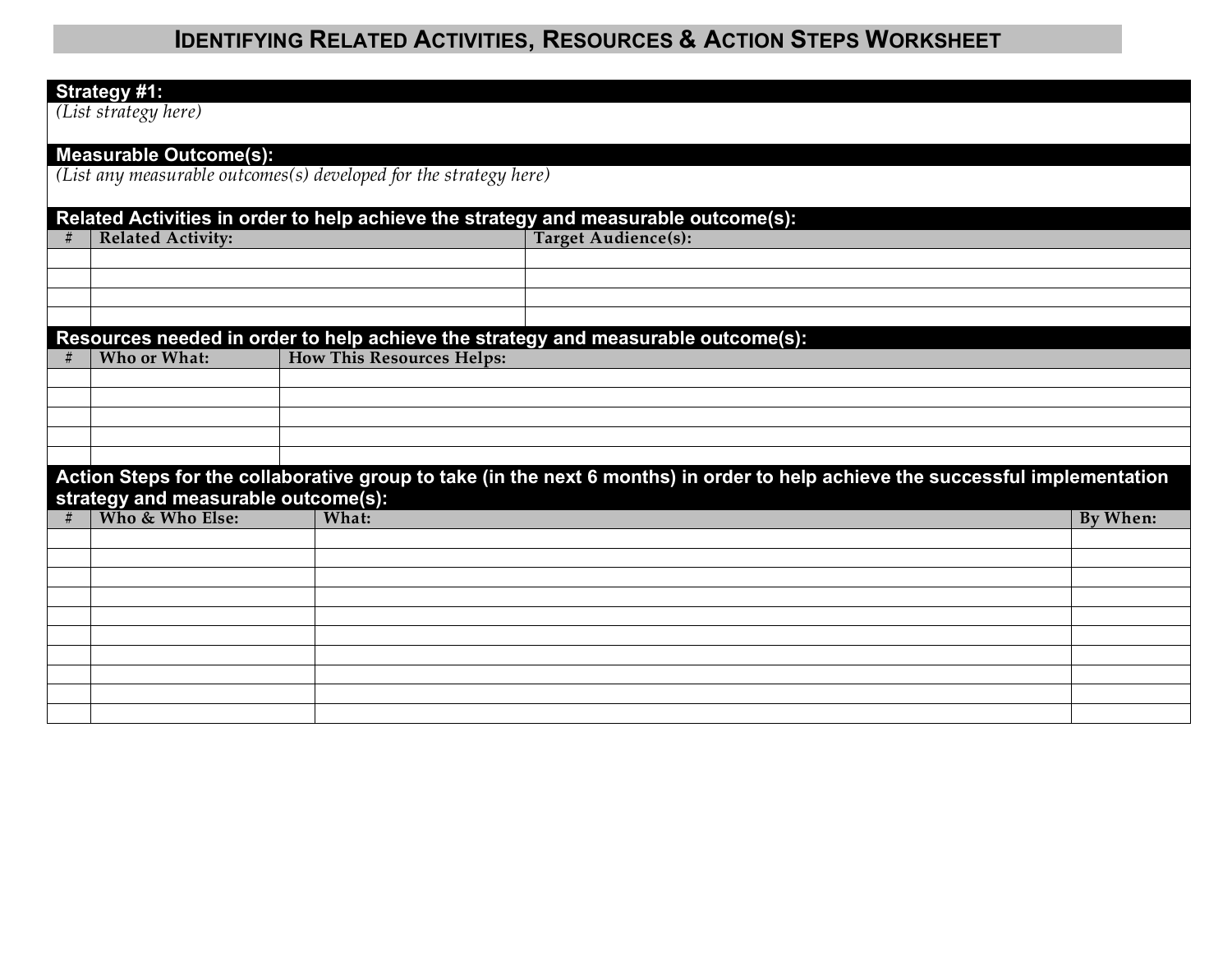#### **Strategy #2:**

*(List strategy here)*

# **Measurable Outcome(s):** *(List any measurable outcomes(s) developed for the strategy here)* **Related Activities in order to help achieve the strategy and measurable outcome(s): # Related Activity: Target Audience(s): Resources needed in order to help achieve the strategy and measurable outcome(s):**<br>
<del>
■</del> Nho or What: I How This Resources Helps:  **How This Resources Helps: Action Steps for the collaborative group to take (in the next 6 months) in order to help achieve the successful implementation strategy and measurable outcome(s):**<br> **# Who & Who Else:** What: **# Who & Who Else: What: By When:**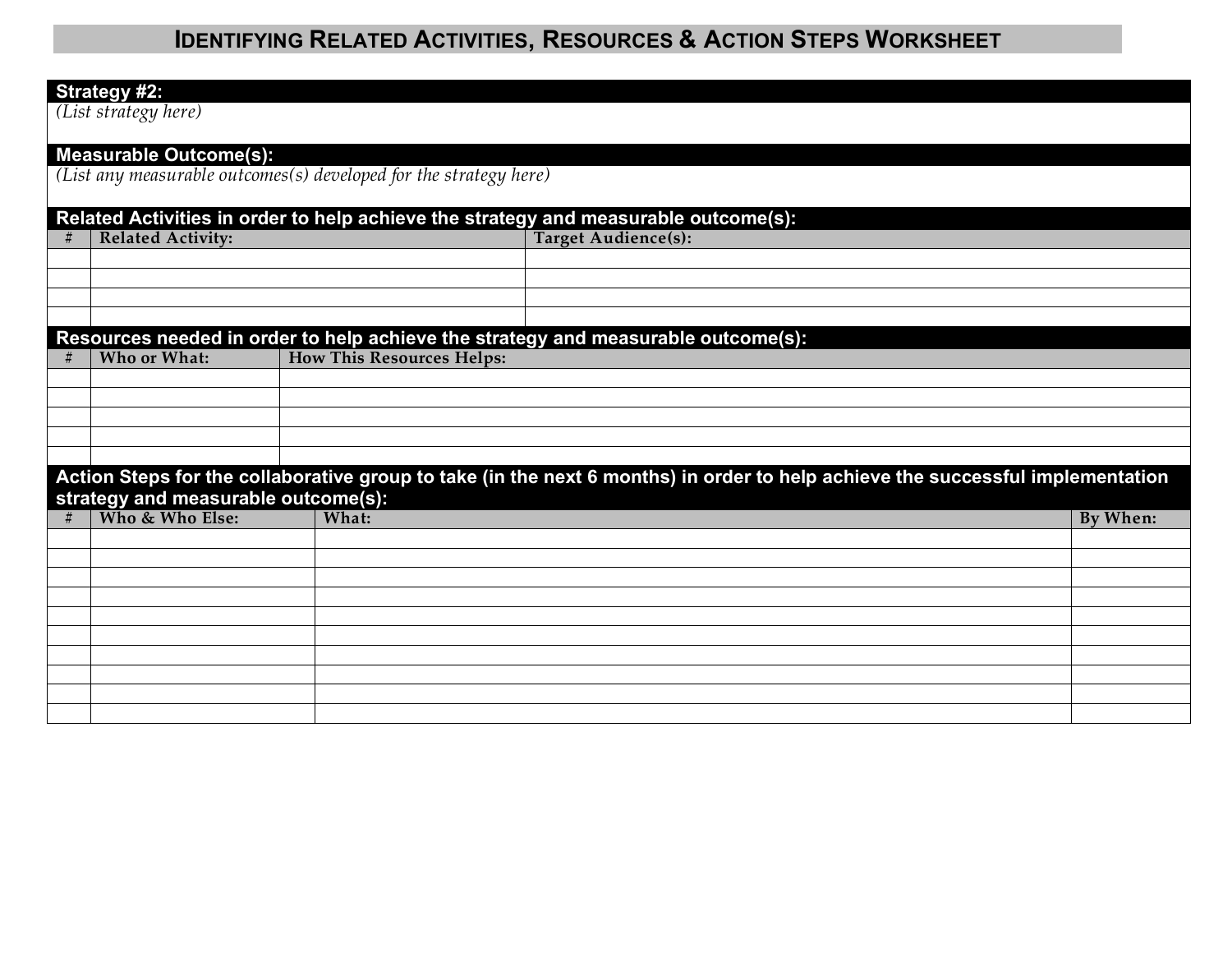#### **Strategy #3:**

*(List strategy here)*

# **Measurable Outcome(s):** *(List any measurable outcomes(s) developed for the strategy here)* **Related Activities in order to help achieve the strategy and measurable outcome(s): # Related Activity: Target Audience(s): Resources needed in order to help achieve the strategy and measurable outcome(s):**<br>
<del>
■</del> Nho or What: I How This Resources Helps:  **How This Resources Helps: Action Steps for the collaborative group to take (in the next 6 months) in order to help achieve the successful implementation strategy and measurable outcome(s):**<br> **# Who & Who Else:** What: **# Who & Who Else: What: By When:**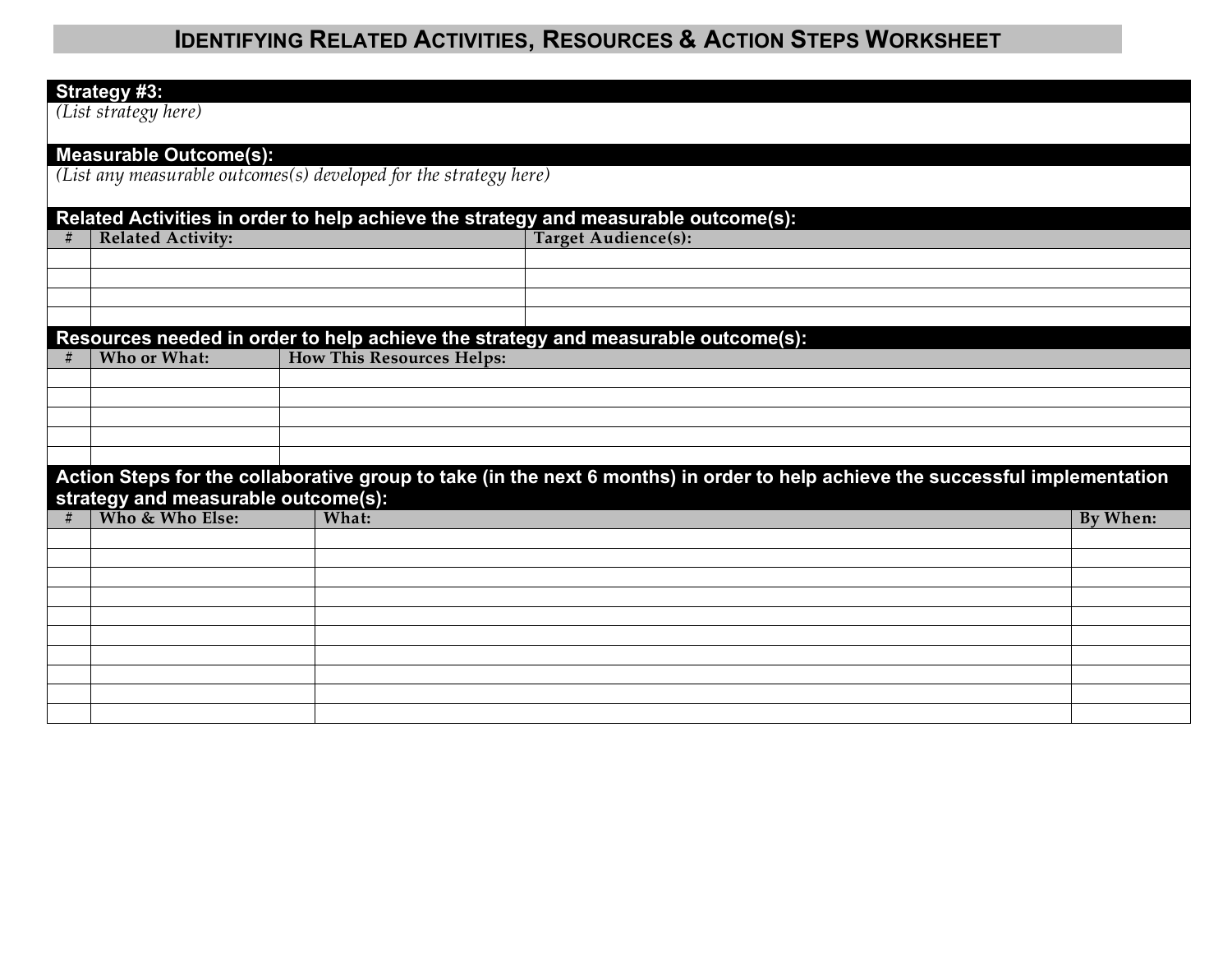#### **Strategy #4:**

*(List strategy here)*

# **Measurable Outcome(s):** *(List any measurable outcomes(s) developed for the strategy here)* **Related Activities in order to help achieve the strategy and measurable outcome(s):**  $$ **Resources needed in order to help achieve the strategy and measurable outcome(s):**<br>
<del>
■</del> Nho or What: I How This Resources Helps:  **How This Resources Helps: Action Steps for the collaborative group to take (in the next 6 months) in order to help achieve the successful implementation strategy and measurable outcome(s):**<br>
# | Who & Who Else: | What: **# Who & Who Else: What: By When:**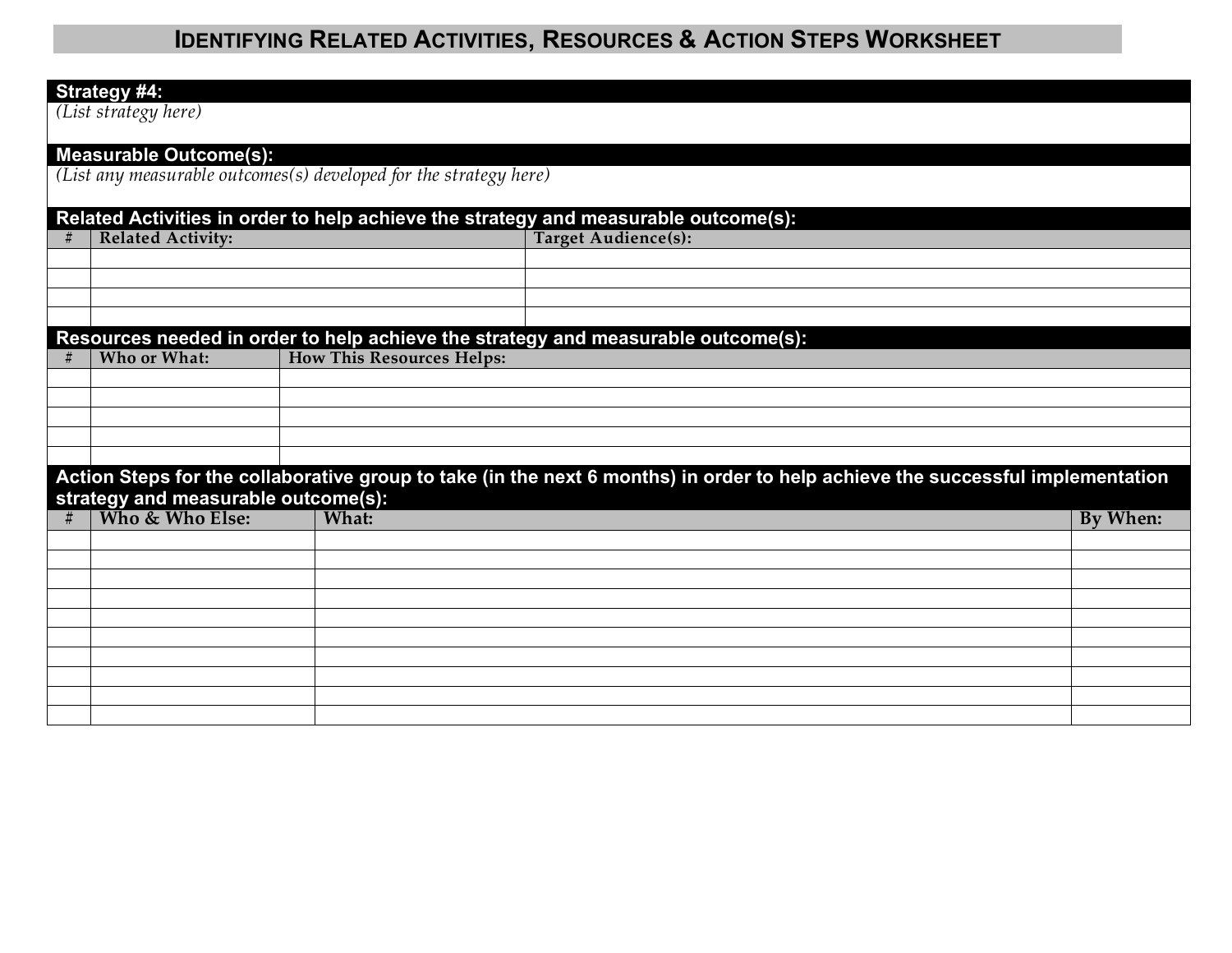#### **Strategy #5:**

*(List strategy here)*

# **Measurable Outcome(s):** *(List any measurable outcomes(s) developed for the strategy here)* **Related Activities in order to help achieve the strategy and measurable outcome(s):**  $$ **Resources needed in order to help achieve the strategy and measurable outcome(s):**<br>
<del>
■</del> Nho or What: I How This Resources Helps:  **How This Resources Helps: Action Steps for the collaborative group to take (in the next 6 months) in order to help achieve the successful implementation strategy and measurable outcome(s):**<br>
# | Who & Who Else: | What: **# Who & Who Else: What: By When:**